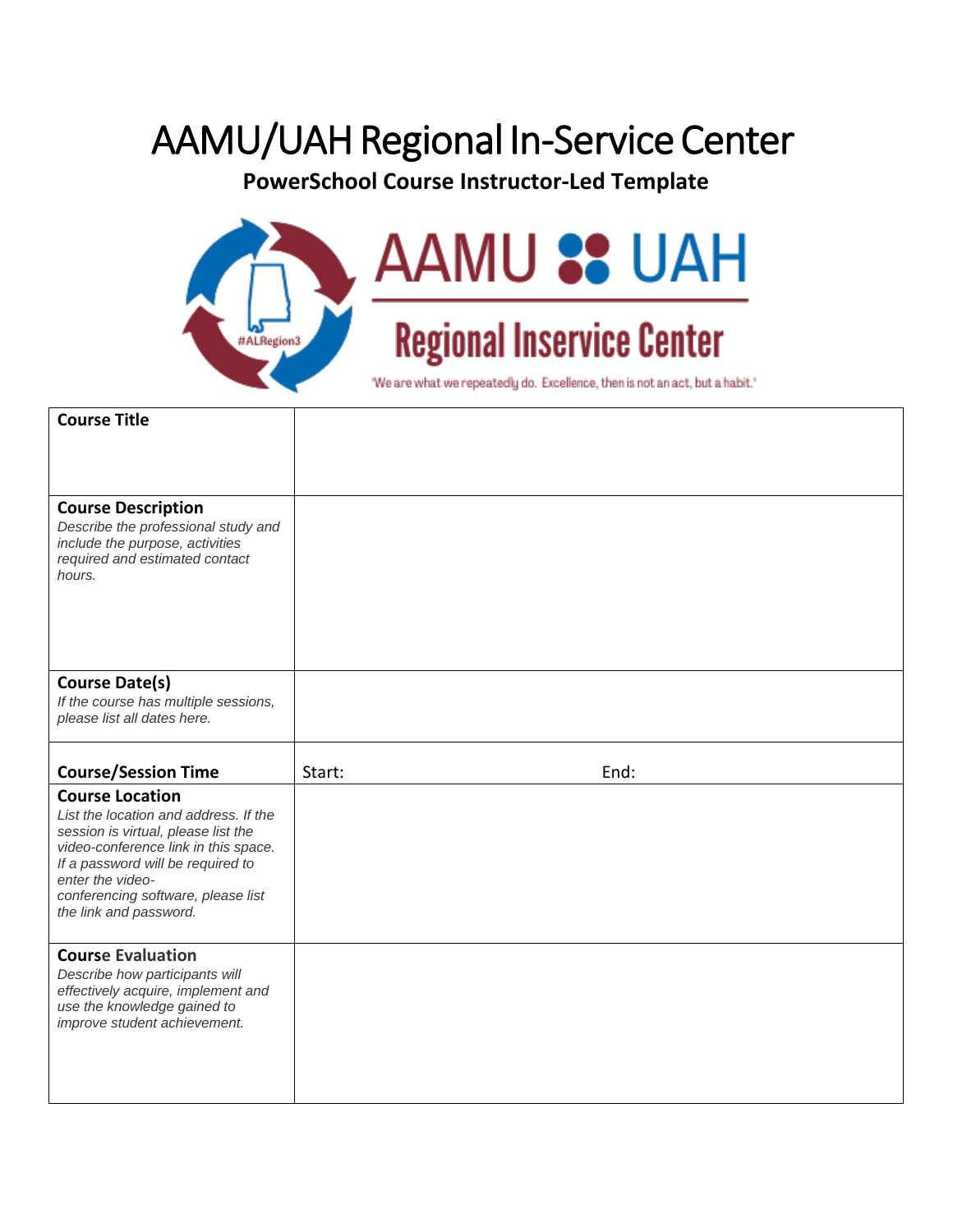| <b>Office</b>                                                                                                                                                                                                                                                                                                                              | <b>AAMU/UAH RIC</b>                                                                                                                                    |  |  |
|--------------------------------------------------------------------------------------------------------------------------------------------------------------------------------------------------------------------------------------------------------------------------------------------------------------------------------------------|--------------------------------------------------------------------------------------------------------------------------------------------------------|--|--|
| <b>Course Provider</b>                                                                                                                                                                                                                                                                                                                     | <b>Default Provider</b>                                                                                                                                |  |  |
| <b>Credit Type</b>                                                                                                                                                                                                                                                                                                                         | <b>Clock Hours</b><br>PLU<br><b>ACLD PLU</b><br><b>Information Only</b>                                                                                |  |  |
| <b>Prerequisites</b>                                                                                                                                                                                                                                                                                                                       | *** Include the number of hours next to the credit type.                                                                                               |  |  |
|                                                                                                                                                                                                                                                                                                                                            |                                                                                                                                                        |  |  |
| <b>Notes</b><br>Include facilitator(s) names and<br>contact information-including email<br>address(es). Also include any<br>important things they need to bring<br>to the session or do before or before<br>the session -- e.g. homework, bring<br>a book, bring notebook, bring data,<br>provide directions or parking pass<br>info, etc. |                                                                                                                                                        |  |  |
| <b>Course Survey</b>                                                                                                                                                                                                                                                                                                                       | ALSDE by default                                                                                                                                       |  |  |
| <b>Delivery Time Frame</b><br>(select ONE choice)                                                                                                                                                                                                                                                                                          | Single day (information only, no credit)<br>Single Day (earned credit)<br>Multiple Days (information only, no credit)<br>Multiple days (earned credit) |  |  |